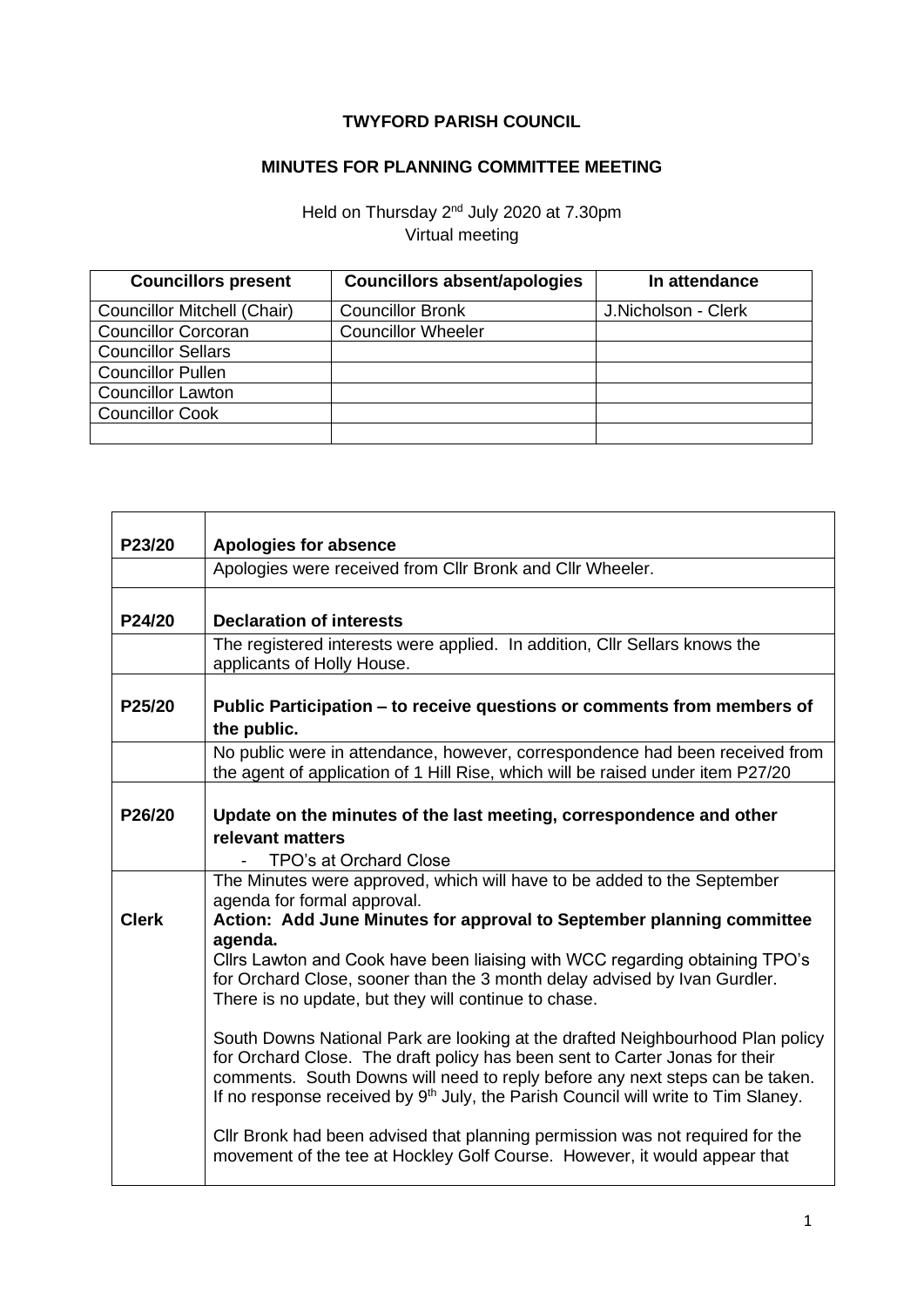| Cllr<br>Pullen /<br><b>Cllr</b><br>Corcoran | engineering works would have been required, which would have required<br>consent. This is not resolved.<br>Action: Cllr Pullen to take pictures of the tee to provide more evidence and<br>send to Cllr Corcoran to continue questioning. To be followed up at the<br>planning committee 10 <sup>th</sup> September.                                                                                                                                                                                                                                                                                                                                                                                                                                                                                                                                                                                                                                                                                                |
|---------------------------------------------|---------------------------------------------------------------------------------------------------------------------------------------------------------------------------------------------------------------------------------------------------------------------------------------------------------------------------------------------------------------------------------------------------------------------------------------------------------------------------------------------------------------------------------------------------------------------------------------------------------------------------------------------------------------------------------------------------------------------------------------------------------------------------------------------------------------------------------------------------------------------------------------------------------------------------------------------------------------------------------------------------------------------|
| P27/20                                      | To review applications received, and agree comments on new planning<br>applications                                                                                                                                                                                                                                                                                                                                                                                                                                                                                                                                                                                                                                                                                                                                                                                                                                                                                                                                 |
|                                             | Replacement of modern flat roof covering exterior porch and a portion of<br>the sitting room due to current roof leaking and reaching end-of-life. Like-<br>for-like replacement proposed.<br><b>Planning Application</b><br>Cypress Cottage Queen Street Twyford Winchester Hampshire SO21 1QG<br>Ref. No: SDNP/20/01818/LIS   Received: Fri 01 May 2020   Validated: Fri 01<br>May 2020   Status: Pending Consideration. Expires 04.06.2020                                                                                                                                                                                                                                                                                                                                                                                                                                                                                                                                                                       |
|                                             | The application was noted by the planning committee.<br>Single storey flat roof rear extension.<br><b>Planning Application</b><br>26 Churchfields Twyford SO21 1NN<br>Ref. No: SDNP/20/01996/HOUS   Received: Thu 21 May 2020   Validated: Tue<br>02 Jun 2020   Status: Pending Consideration. Expires 02.07.2020<br>No objection raised. The committee request that the owners are mindful of                                                                                                                                                                                                                                                                                                                                                                                                                                                                                                                                                                                                                      |
|                                             | deliveries and neighbours during the works.<br>Variation of condition 2 of approved planning consent<br>SDNP/19/01352/HOUS Condition Number(s): 2 Conditions(s) Removal: To<br>update the approved drawings to reflect changes to the scheme as per the<br>attached amended drawings: Proposed Plans 712/P04 Revision B and<br>Proposed Elevations 712/P05 Revision B The development hereby<br>permitted shall be carried out in accordance with the following plans:<br>Location Plan 712/LO1(Received 19.03.2019) Existing Plans<br>721/P01(Received 19.03.2019) Existing Elevations 712/P02 (Received<br>19.03.2019) Existing Block Plan 712/P03 (Received 19.03.2019) Proposed<br>Plans 712/P04 Revision B (Received 11.06.2020) Proposed Elevations<br>712/P05 Revision B (Received 11.06.2020) Proposed Block Plan 7125/P06<br>Revision B (Received 30.04.2019)<br><b>Planning Application</b><br>1 Hill Rise Twyford SO21 1QH<br>Ref. No: SDNP/20/02330/CND   Received: Fri 12 Jun 2020   Validated: Fri 12 |
|                                             | Jun 2020   Status: Pending Consideration. Expires 13.07.2020<br>Restrospective planning has been submitted. The application was reviewed, and<br>correspondence from Dan Wilden considered. The conclusion of much<br>discussion resulted in the following points:<br>1. The Parish Council would like to reiterate reasons for objecting on<br>previous two occasions.<br>December 2018: The Committee were concerned with the lack of<br>information regarding the impact of the plans on the conservation area.<br>The Committee also have concerns regarding the position of the windows<br>and the extent they will overlook neighbouring properties. As a result of                                                                                                                                                                                                                                                                                                                                           |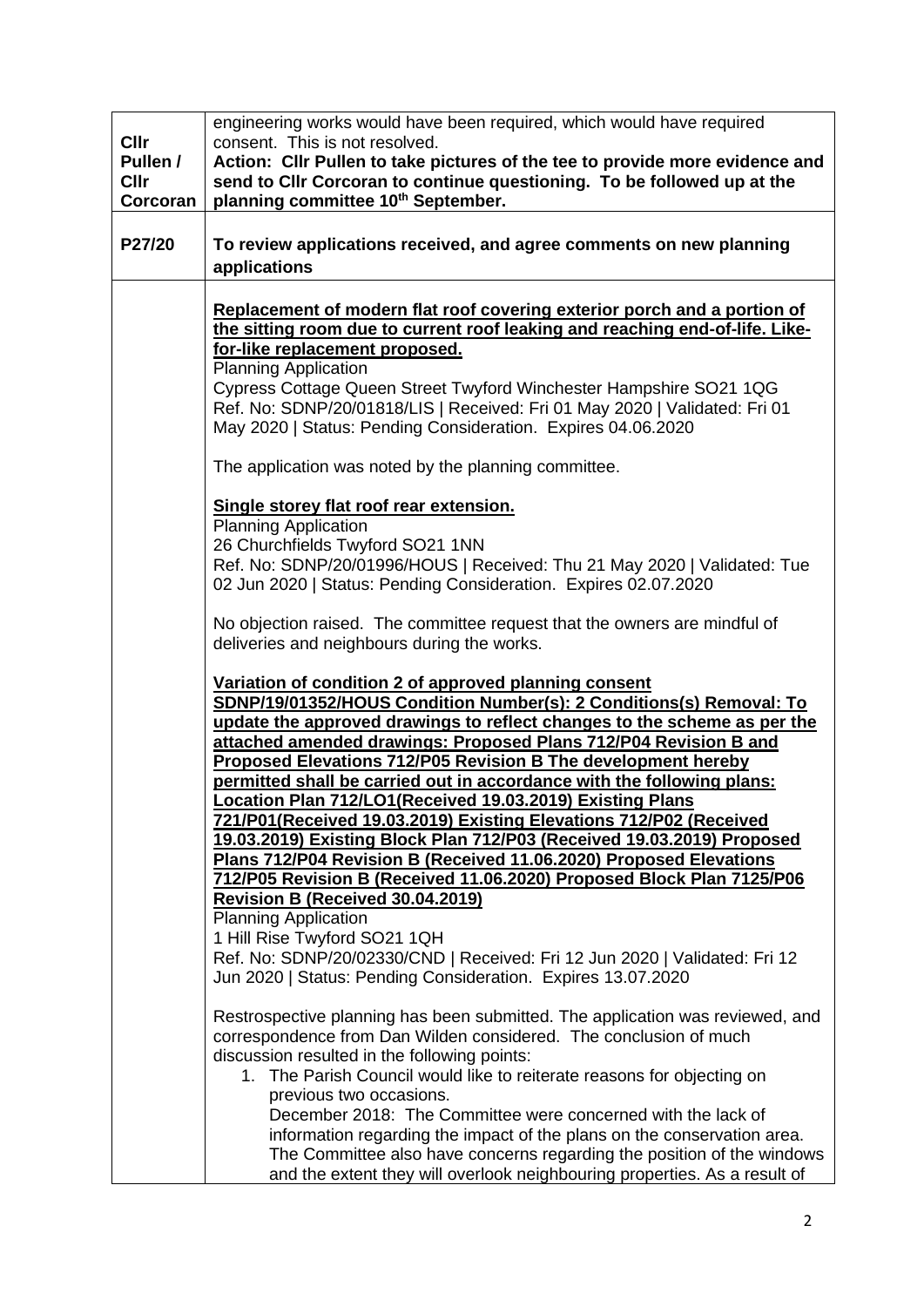|        | these two points, the Committee are unable to make an informed decision                |
|--------|----------------------------------------------------------------------------------------|
|        | of this property, and therefore object to the application.                             |
|        | April 2019: The Council previously objected to this planning application,              |
|        | as the dormer windows are too dominant for the area, and overlook                      |
|        | neighbouring properties. The same objections are raised against the                    |
|        | amended plans. The Council also highlight concerns regarding any                       |
|        |                                                                                        |
|        | construction and delivery traffic to the site around peak school access                |
|        | times.                                                                                 |
|        | 2. The Juliet balcony, if remains, should be made a fixture, which means               |
|        | that access cannot be gained to the flat roof                                          |
|        |                                                                                        |
|        |                                                                                        |
|        | Single-storey extension to rear, loft conversion with 3no. dormers, new                |
|        | hard landscaping.                                                                      |
|        | <b>Planning Application</b>                                                            |
|        | Holly House 2 Roman Road Twyford SO21 1QW                                              |
|        |                                                                                        |
|        | Ref. No: SDNP/20/02438/HOUS   Received: Thu 18 Jun 2020   Validated: Thu               |
|        | 18 Jun 2020   Status: Pending Consideration. Expires 17.07.2020                        |
|        |                                                                                        |
|        | Cllr Sellars declined to comment as he knows the applicants. After much                |
|        | discussion, the committee resolved to not object to the rear single storey             |
|        | extension, but do object to the dormer windows. This is due to the front               |
|        | elevation, which is not in keeping with the area nor the property itself. The          |
|        | committee are also concerned the rear dormer will overlook nearby properties.          |
|        |                                                                                        |
|        | The above decisions were proposed by Cllr Mitchell and seconded by Cllr                |
|        | Lawton.                                                                                |
|        |                                                                                        |
|        |                                                                                        |
| P28/20 | Update on planning decisions made between 4th June 2020 and 1 <sup>st</sup> July       |
|        | 2020                                                                                   |
|        | Conditions 3 and 4 of Application Reference Number:                                    |
|        | SDNP/19/03540/HOUS. Condition Number(s): 3 and 4 Conditions(s)                         |
|        |                                                                                        |
|        | Removal: Condition 3 - I have attached to this application a bill of materials         |
|        | with photos and the actual materials are available to inspect at the property. I       |
|        | request that you please discharge this condition. Condition 4 - I attach joinery       |
|        | plans for the new roof works. Furthermore I request this condition be                  |
|        | discharged in any event as the current plans already approved along with the           |
|        | details of materials shown in the attach bill of materials provides enough             |
|        | detail to show that this development complies with the South Downs Local               |
|        | Plan (Adopted 2019) Policies SD12 & SD15 (SDLP). The proposed                          |
|        | development preserves the historic environment (SDLP 12) and preserves                 |
|        | the character and appearance of the conservation are (SDLP 15).                        |
|        | <u>Furthermore the development cannot be viewed from any public point and so</u>       |
|        |                                                                                        |
|        | is unable to decrease either the character or to fail to preserve the historic         |
|        | environment. If the evidence to discharge condition 4 is insufficient I should         |
|        | be grateful for that condition to be varied to allow for works to commence on          |
|        | the development but for no works to commence on the rood of the                        |
|        | development until satisfactory plans have been provided. This will allow us to         |
|        | commence works on the foundations so as not to cause undue delay.                      |
|        | 8 Hill Rise Twyford SO21 1QH                                                           |
|        | Ref. No: SDNP/20/02147/CND   Received: Tue 02 Jun 2020   Validated: Tue                |
|        | 02 Jun 2020   Status: Case Withdrawn.                                                  |
|        |                                                                                        |
|        | <u>T1 - Yew fell due to root plate being lifted in the past and now on a lean over</u> |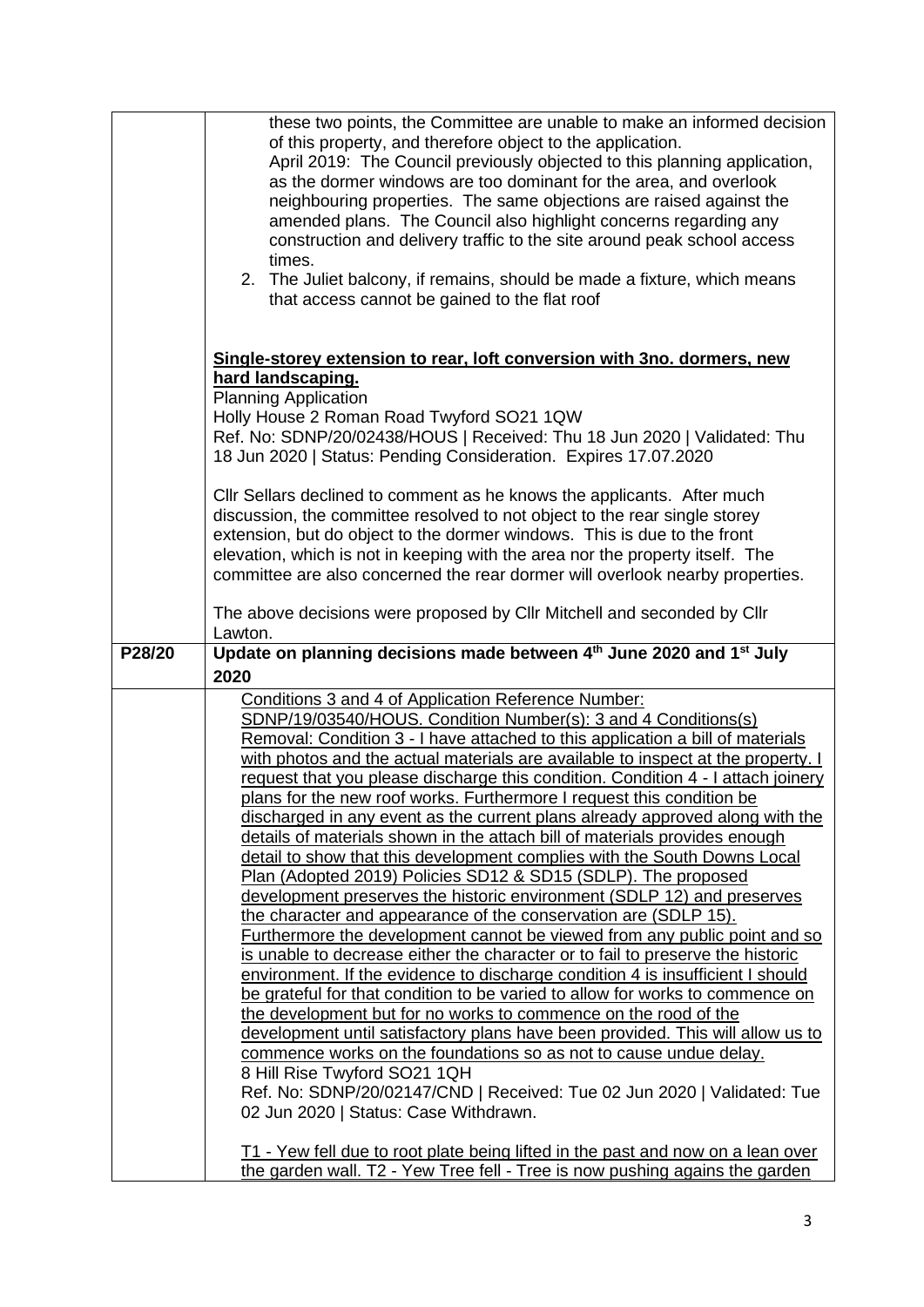| wall which is under repair due to being unsafe. Both trees are marked with a     |
|----------------------------------------------------------------------------------|
| yellow dot and can be seen from Church Lane, Twyford.                            |
| Twyford Lodge Church Lane Twyford SO21 1NT                                       |
| Ref. No: SDNP/20/01991/TCA   Received: Thu 21 May 2020   Validated: Thu          |
| 21 May 2020   Status: Application Determined. No objection. 25.06.2020           |
|                                                                                  |
| <b>Erection of a single storey garage off the main driveway</b>                  |
| Elms House Finches Lane Twyford SO21 1QF                                         |
| Ref. No: SDNP/20/01902/HOUS   Received: Thu 14 May 2020   Validated:             |
| Thu 14 May 2020   Status: Application Determined. Approved. 29.06.2020           |
|                                                                                  |
| Erection of a single storey garage off the main driveway                         |
| Elms House Finches Lane Twyford SO21 1QF                                         |
| Ref. No: SDNP/20/01903/LIS   Received: Thu 14 May 2020   Validated: Thu          |
| 14 May 2020   Status: Application Determined. Approved. 29.06.2020               |
|                                                                                  |
| Crown lifting of Sycamore tree on corner of Finches lane to 5m to comply         |
| with highway specifications, and to create better clearance around light. All    |
| chip to be removed from site due to location.                                    |
| Recreation Ground Finches Lane Twyford Hampshire                                 |
| Ref. No: SDNP/20/01829/TCA   Received: Tue 12 May 2020   Validated: Tue          |
| 12 May 2020   Status: Application Determined. No objection. 10.06.2020           |
|                                                                                  |
| Replacement of modern flat roof covering exterior porch and a portion of the     |
| sitting room due to current roof leaking and reaching end-of-life. Like-for-like |
| replacement.                                                                     |
| Cypress Cottage Queen Street Twyford Winchester Hampshire SO21 1QG               |
| Ref. No: SDNP/20/01818/LIS   Received: Fri 01 May 2020   Validated: Fri 01       |
| May 2020   Status: Application Determined. Approved. 29.06.2020                  |
|                                                                                  |
| Cedar (T1) - Reduce branches overhanging neighbours bay window by 2m to          |
| match previously reduced branches. Crown lift lower branches by tip pruning      |
| to achieve a height of 5m from ground level on the side of the tree from         |
| entrance gate through to bay window area.                                        |
| Bridge House Finches Lane Twyford SO21 1QF                                       |
| Ref. No: SDNP/20/01329/TCA   Received: Thu 26 Mar 2020   Validated: Thu          |
| 26 Mar 2020   Status: Application Determined. No objection. 10.06.2020           |
|                                                                                  |
| Single storey rear extension.                                                    |
| Twyford House Cottage Old Rectory Lane Twyford Winchester Hampshire              |
| <b>SO21 1NS</b>                                                                  |
| Ref. No: SDNP/19/03881/HOUS   Received: Fri 09 Aug 2019   Validated: Fri         |
| 09 Aug 2019   Status: Case Withdrawn                                             |
|                                                                                  |
| Single storey rear extension.                                                    |
| Twyford House Cottage Old Rectory Lane Twyford Winchester Hampshire              |
| <b>SO21 1NS</b>                                                                  |
| Ref. No: SDNP/19/03882/LIS   Received: Wed 07 Aug 2019   Validated: Wed          |
| 07 Aug 2019   Status: Case Withdrawn                                             |
|                                                                                  |
| Decisions were noted.                                                            |
|                                                                                  |
|                                                                                  |